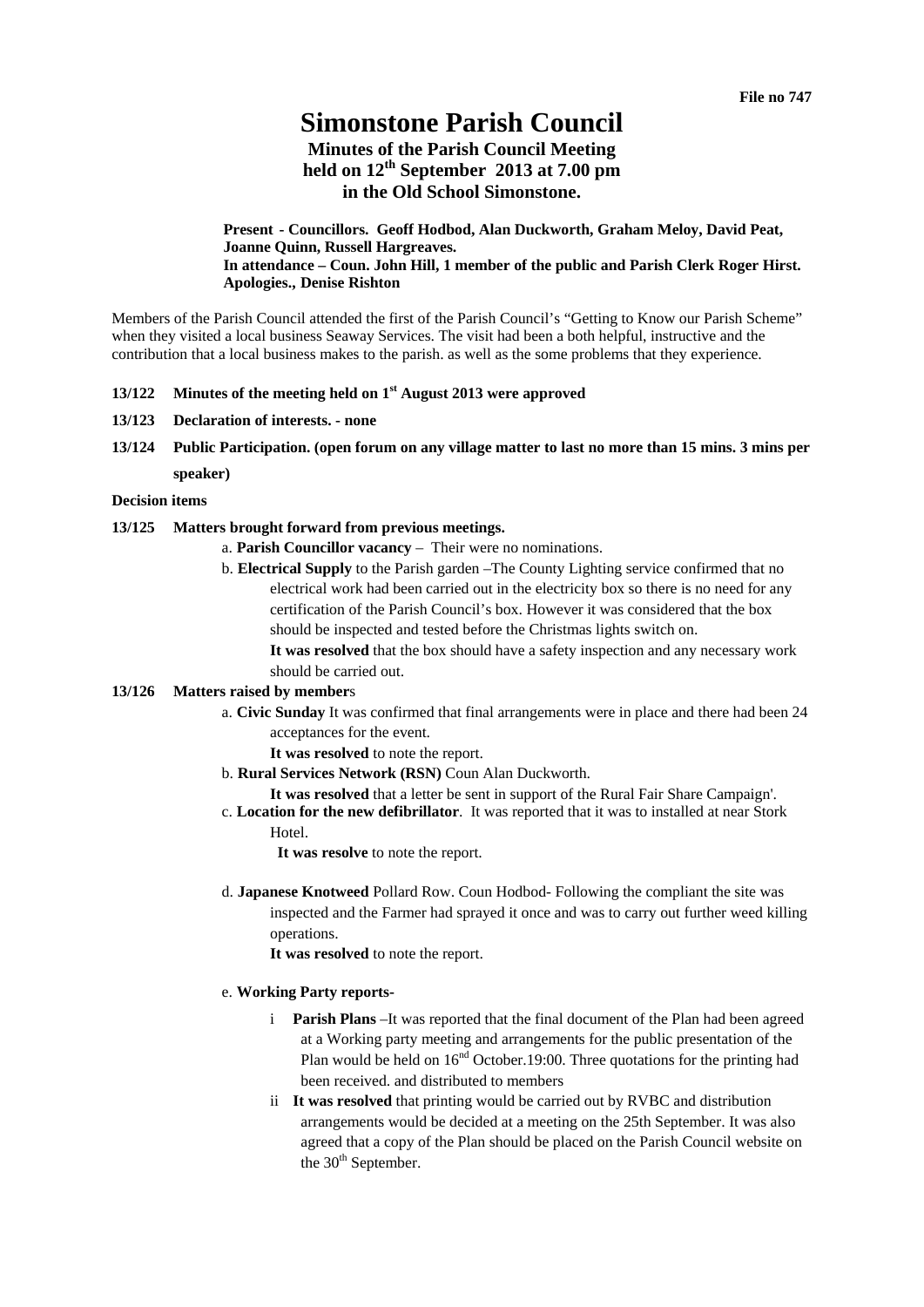iii **War Memorial working party. – It was reported** that there had been no progress on the project.

**It was resolved** to note the report.

f. **Blackburn Road finger** post. The Clerk reported that the County had no objection to the post being moved to the grass area at the bottom of Simonstone Lane. The County had offered to move the post when the new location had been agreed with the Parish Council.

**It was resolved** that a meeting be arranged to agree the new location with County Council Highways.

- g. **Cycle track** The County Council had confirmed that the development of the proposed Padiham Greenway extension to Time Business Park should not jeopardise the future development of the Martholme link cycleway/footpath. **It was resolved** to note the report.
- h. **Grit bins-** The Clerk reported on the request for additional grit bins to be supplied by the County Council on Dawson Ave and Furness Ave. The locations failed to be justified as the sites were not considered to meet the required points.

**It was resolved** that the Clerk would obtain costs for the provision and replenishment of two grit

#### **13/127 Highways**

- a. **Road Count- Whalley Road /Fountains Ave.** A report from the County Council is awaited.
- b. **Footpath Harewood Ave to School Lane,** a progress report from the County is a awaited on the Parish Council proposal to improve the path The Clerk reported that a resident/ Governor of the School had told him Clerk that she had slipped and fallen using the route on her way to School.

**It was resolved** that all necessary investigations should be carried out**.** 

c. **School Lane –** Road markings**.** A report from a resident that the milk lorries were having difficulties getting past the parked cars since the new lamppost had been installed, especially in term time.

**It was resolved** to note the report.

d. **Street Name Plate-** It was reported that Ribble Valley will carry out the repairs to the listed Name Plates as requested on a step by step basis.

**It was resolved** to note the report.

#### **13/128 Lengthsman Scheme.**

a. **Coun Duckworth** – The report on the concurrent functions scheme's had been circulated to members.

**It was resolved** that the Parish Council should join the Pendle Lengthsman Scheme as managed by Sabden Parish Council. Work to be carried out within the scheme should be agreed when the revised estimate and budgets are set for next year.

#### **13/129 Coun Rishton.**

a. **Highway weeds,** A Complaint concerning highway grass cutting and damaged wall has been forward to the relevant authorities. The footpath from Read Car Sales to Straits Lane is to be cleared using the Lengthsman Scheme arrangement operated by LCC/Read Parish Council.

**It was resolved** to note the report

- **13/130 Christmas-** Formation of a Working Party for this year's arrangements required the Volunteers to help out with the arrangements ie distribution of invites and collating the to returns identifying those eligible to attend , setting up the hall and finding helpers to serve the meal.
	- a. It was resolved that the necessary arrangements be agreed at the meeting on the 25<sup>th</sup> September.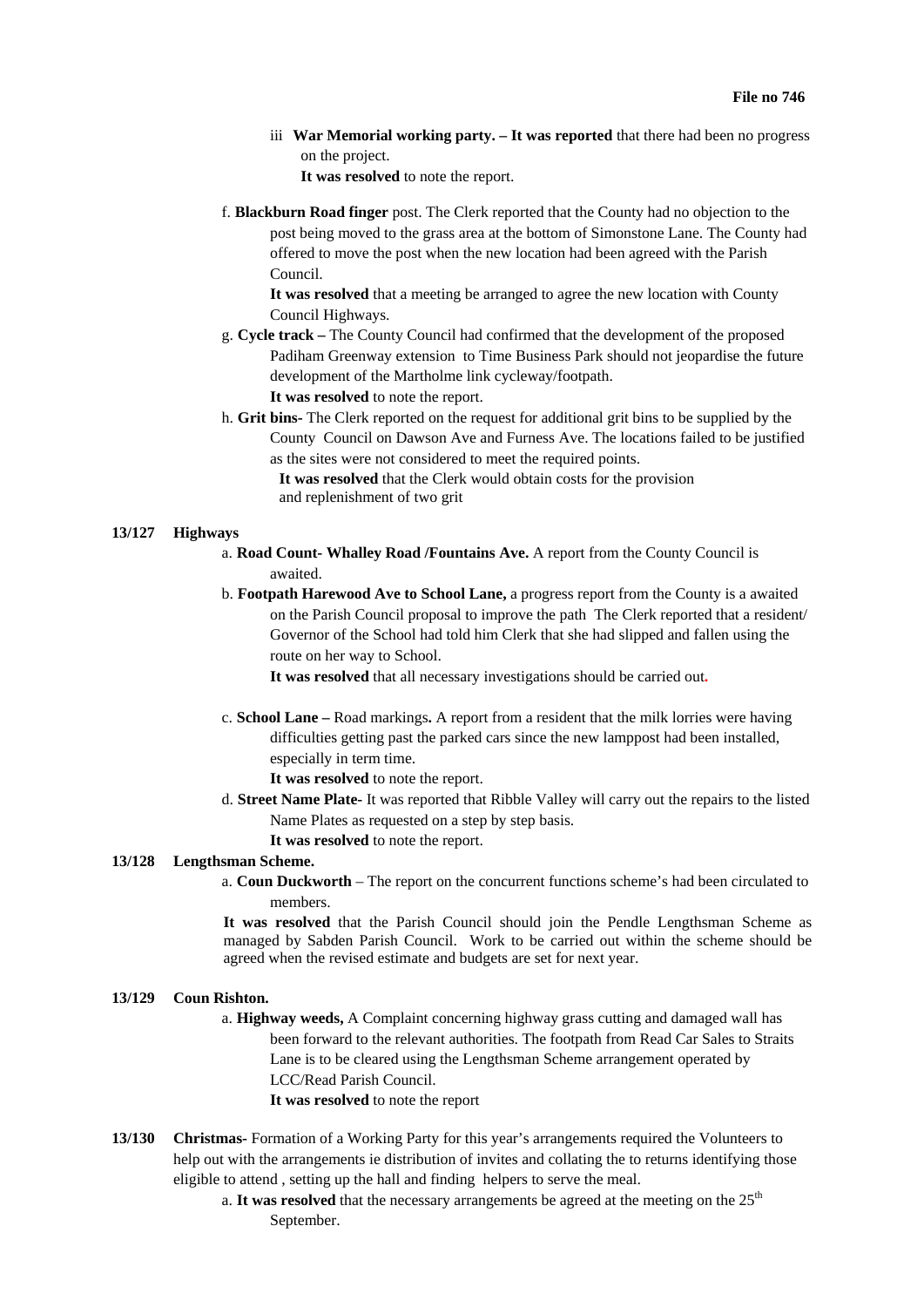- i **Christmas tree** is to be installed on 23<sup>rd</sup> November at 9.30 am. A price for the Christmas tree had been requested.
- ii **Christmas light switch** on 25<sup>th</sup> November.
- iii **Party arrangements**  $7<sup>th</sup>$  December. Due to a mix up of dates the caterer requested that the date be rearranged. **It was resolved** that the date of the party remain as previously agreed.

# **13/131 LCC Parish & Town Conference, Saturday 9th November 2013.**

**It was resolved** that the Clerk attend the conference on behalf of the Parish Council.

# **13/132 RVBC Planning**

a. **Ribble Valley Core Strategy** 2008-2028 update evidence and proposed main changes details forwarded to members. Members had considered their response to the revised Core Strategy.

> **It was resolved** That the Clerk respond to the consultation about the proposal to build on Hammond Field and the effect that the increase development in South East of Ribble Valley will have on the A671 link to the motorway which passes through the village, especially as the promised by pass has been excluded from the Strategy.

| <b>Application number</b> | <b>Officer: : Mark Baldry</b>             | <b>Grid Reference 377438 434145</b> |
|---------------------------|-------------------------------------------|-------------------------------------|
| 3/2013/0660               |                                           |                                     |
| <b>Address</b>            | 18 Pollard Row Simonstone Lane            |                                     |
| <b>Proposal</b>           | Proposed two Storey extension to the rear |                                     |
| <b>Parish Council</b>     | No objection                              |                                     |

| <b>Application</b>    | <b>Officer:</b> :: Mark Baldry                                                     | <b>Grid Reference 377322 435190</b> |  |
|-----------------------|------------------------------------------------------------------------------------|-------------------------------------|--|
| number3/2013/0623     | 01200 414571                                                                       |                                     |  |
| <b>Address</b>        | Farthings Whins Lane Simonstone Lancashire BB12 7QT                                |                                     |  |
| <b>Proposal</b>       | Reconstruction of fire damaged first floor dormer roof, with extension of existing |                                     |  |
|                       | footprint to rear. Applications for full consent.                                  |                                     |  |
| <b>Parish Council</b> | No objection                                                                       |                                     |  |

# **13/133 Parish Liaison Meeting Report** The meeting discussed the following matters;

- a. Healthy living and life Style Risk Factors, NHS offers to give talks to small groups.
- b. Ribble Valley Year of Health and Wellbeing. Various initiatives are being made available to community organisations.
- c. Notice was given that a new Dogs Control Order consultation is to take place shortly.
- d. Green Deal Green Communities offer to help communities to benefit from the Governments Green Deal. A speaker is available to explain the scheme to interested organisations.
- e. Post Offices will give assistance to communities to improve the Post Office services in their areas.

**It was resolved** to invite a speaker talk about the Green Deal at a Parish Council meeting.

## **13/134 LALC**.

a. RV Branch meeting  $13<sup>th</sup>$  August – Coun Duckworth to report

North West Heavy Goods Vehicle Operators Licences Top Line Transport Services move to new operating Centre unit 16, Time Technology Park,for 4 vehicles and 2 trailers – A letter of objection has been forwarded requesting that a restriction be placed on the licence to restrict the use of the Parking area near to Railway Terrace for HGVs between the hours 7.00pm and 22hours only, in order to avoid disturbance to residents during the night.

**It was resolved** to approve the objection.